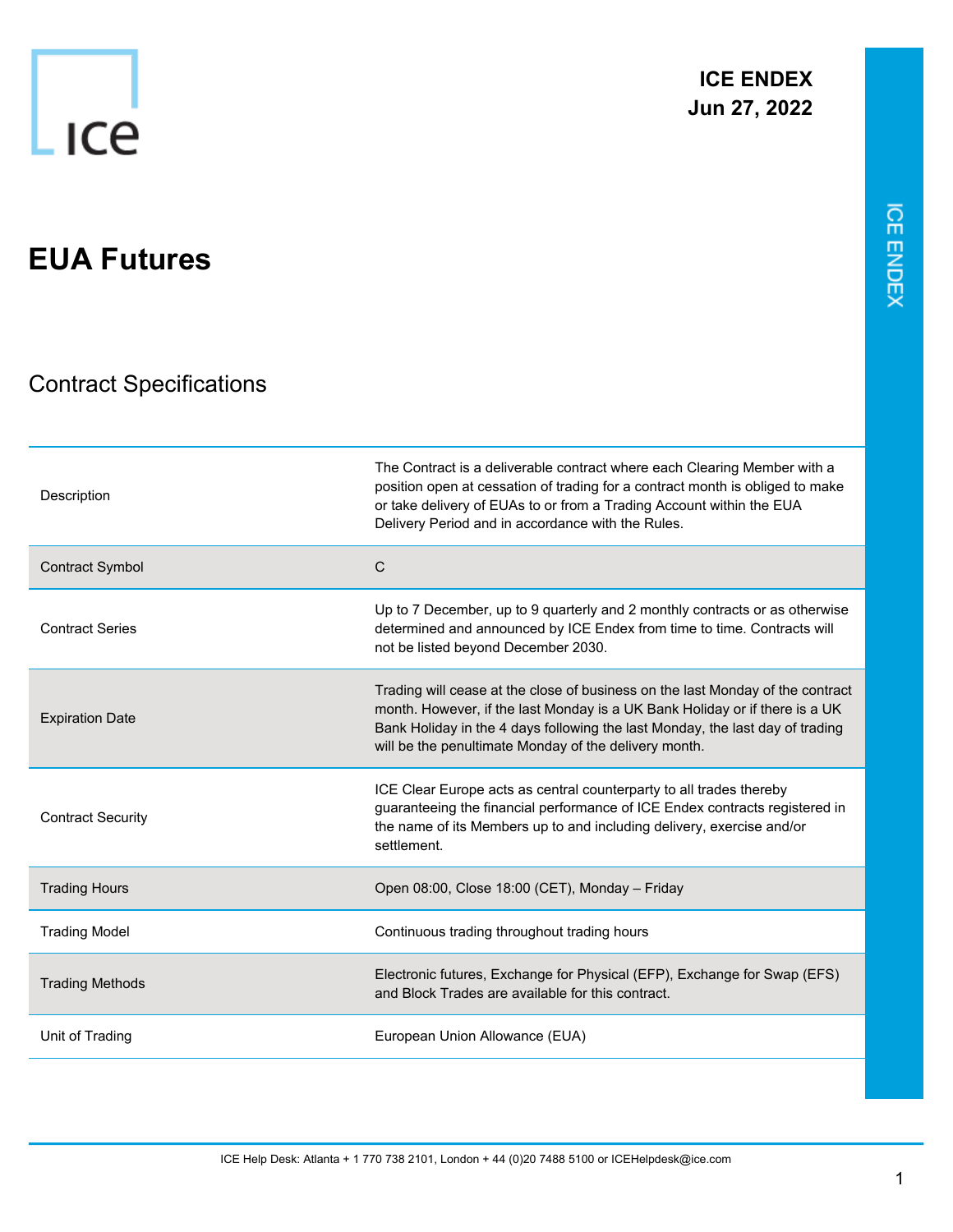## Contract Specifications

| Contract                           | An EUA Futures contract for the purposes of trading and delivering EUAs<br>within the meaning of Chapter III of the Directive in accordance with the<br>Rules.                                                                                                                                                           |
|------------------------------------|--------------------------------------------------------------------------------------------------------------------------------------------------------------------------------------------------------------------------------------------------------------------------------------------------------------------------|
| <b>Contract Size</b>               | One lot of 1000 EUAs. Each EUA being an entitlement to emit one tonne of<br>carbon dioxide equivalent gas.                                                                                                                                                                                                               |
| Minimum Trading Size               | $1$ lot                                                                                                                                                                                                                                                                                                                  |
| Minimum Block Order                | 50 lots                                                                                                                                                                                                                                                                                                                  |
| Quotation                          | The contract price is in Euros and Euro cents per metric tonne                                                                                                                                                                                                                                                           |
| Minimum Price Fluctuation          | €0.01 per tonne (i.e. €10.00 per lot).                                                                                                                                                                                                                                                                                   |
| <b>Maximum Price Fluctuation</b>   | There are no limits.                                                                                                                                                                                                                                                                                                     |
| <b>Tick Value</b>                  | €0.01 per tonne (i.e. €10.00 per lot).                                                                                                                                                                                                                                                                                   |
| <b>Settlement Price</b>            | Fixing each Business Day as set out in the applicable Operating Time<br>Schedule, Appendix B.1, at approximately 17:15 hours. Timings are CET.                                                                                                                                                                           |
| <b>Initial Margin</b>              | Calculated on all open contracts, Initial Margin, as defined in the ICE Clear<br>Europe Clearing Rules, is a deposit held by ICE Clear Europe in order to<br>cover the costs that may be incurred in closing out a position in default. It is<br>returned upon the closing of the position, or at expiry, with interest. |
| Daily Margin                       | All open contracts are 'marked-to-market' daily, with Variation Margin, as<br>defined in the ICE Clear Europe Clearing Rules, being called for as<br>appropriate.                                                                                                                                                        |
| Exchange Delivery Settlement Price | The EDSP shall be the Settlement Price established by ICE Endex at the end<br>of the closing period on the last day of trading for the relevant delivery month.                                                                                                                                                          |
|                                    | ICE Endex may, in its absolute discretion, determine in respect of the<br>Contract, at any time prior to the EUA Delivery Period, a price other than that<br>specified above.                                                                                                                                            |